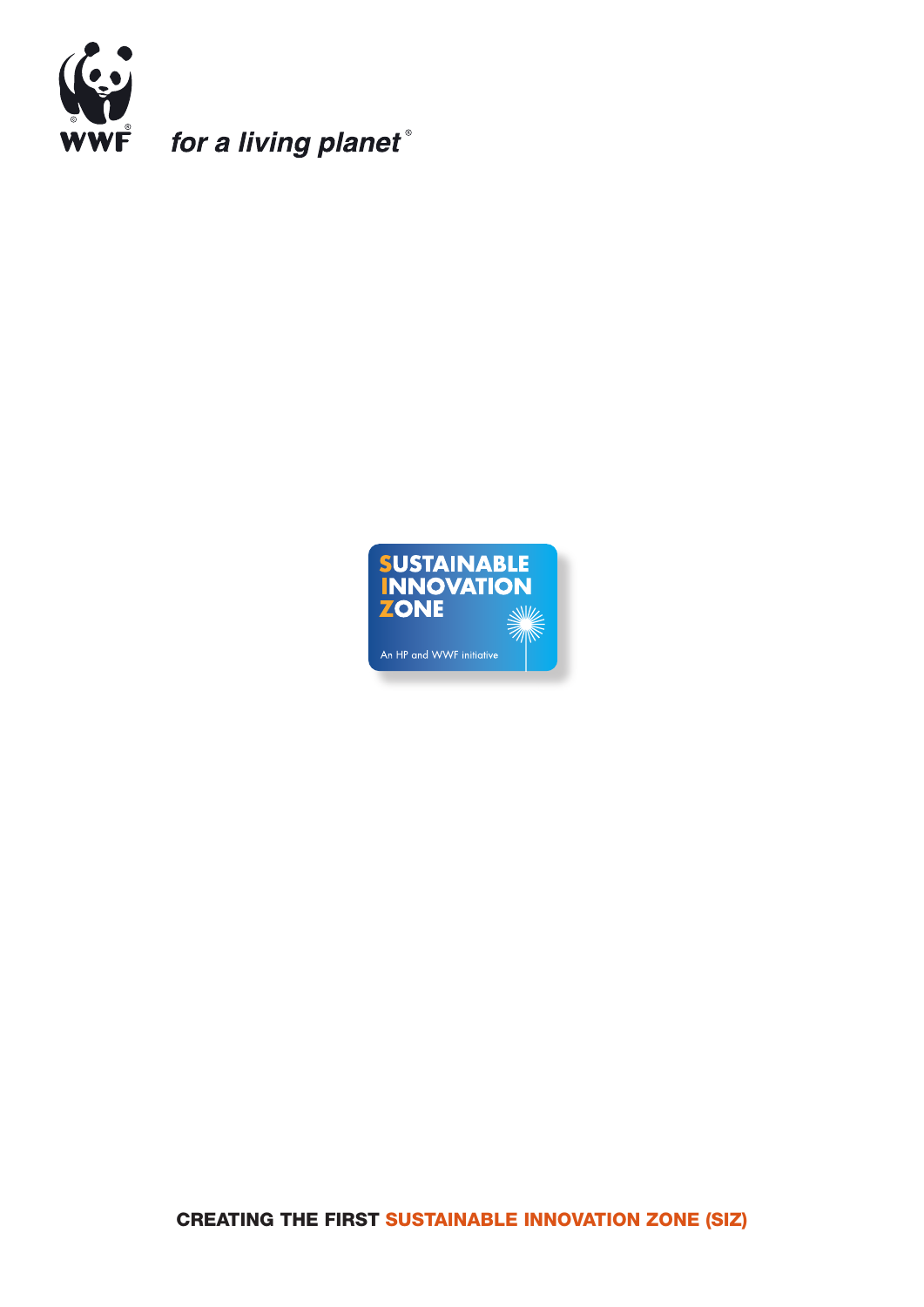# Creating the first Sustainable Innovation Zone (SIZ) at HP

## **Background**

For a long time, companies have encouraged employees to help reduce their own environmental impact – either at home or at work. While this is important in this day and age, it is equally important to encourage employees to find ways through which their companies can also help customers to reduce their environmental impact.

As climate change has emerged as one of the biggest challenges for our generation, there is a unique opportunity for proactive companies with solutions to today's pressing challenges to step forward as leaders.

#### **Objective**

To create a virtual meeting place where employees can contribute, read and comment on  $CO<sub>2</sub>$  reducing solutions that HP can provide to customers. The project will contribute to shifting the focus away from incremental improvements in the ICT products' life cycle, to also include the opportunities that HP and other ICT companies, through their products and services, can provide for their customers.

## What is a Sustainable Innovation Zone (SIZ)?

The Sustainable Innovation Zone, SIZ, is an internal HP web portal engaging employees to share ideas on ICT applications that can help reduce  $CO<sub>2</sub>$  emissions. Rather than focusing on how HP can reduce its own environmental impact, the SIZ focuses on how HP can help customers reduce their carbon footprint by using HP solutions.

The SIZ promotes ICT applications that significantly reduce CO<sub>2</sub> emissions, the use of resources and improve service quality.

1. A single organisation (e.g. a company or government)

*» Providers needed for successful commercialisation»* 2. Two organisations (a joint venture)

3. New legislation, infrastructure or standards

3. A network of organisations

| 1. Who would primarily implement the idea?           |
|------------------------------------------------------|
| » Providers needed for successful commercialisation» |
|                                                      |

2. Would the idea need extra support? 1. None – HP could implement the solution alone

SIZ CRITERIA MATRIX

*» Support needed/Critical for implementation»* 2. Support from another organisation or sector

3. Who is the main target audience for the idea? 1. Individuals *»Target group»* 2. Businesses

- 4. Is the technology ready for the market? 1. It's ready now *»Technical readiness»* 2. It will be ready soon (currently in the pipeline)
	- 3. It will be ready later (currently in the labs)

3. Urban planners

5. How mature is the market for the idea? 1. Early market

*» Market maturity»* 2. Rapidly growing market

6. What type of impact would your idea address? 1. Direct effect

*» Impact»* 2. Indirect effect

3. Systemic effect

3. Mature market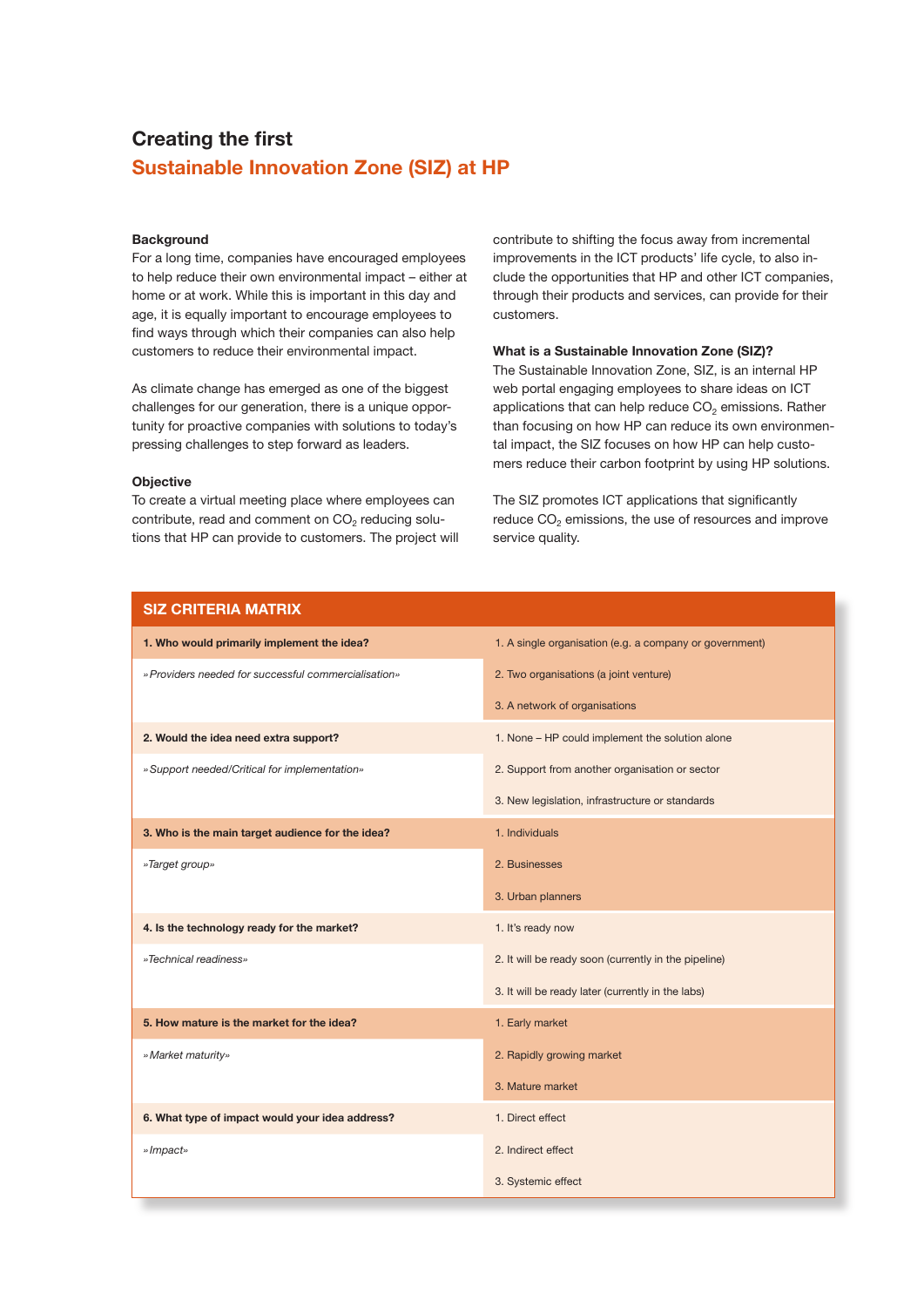# What is the structure of the SIZ?

SIZ is a stand alone site and in order to submit suggestions, HP employees navigate through a "criteria matrix" in six steps to categorise suggestions, prior to submission.

Employees can enter the SIZ not only to submit solutions, but also to view other colleagues' ideas and add comments. A 'Read' section provides further information to employees regarding the state of the world and opportunities for ICT. WWF coordinates material and content production.

## Who can contribute?

Ideas can be submitted by all HP employees in EMEA, as SIZ will be a website on the HP intranet. Seven pilot countries are specifically targeted; UK, France, Germany, Sweden, Spain, Poland and the Netherlands. These countries will be included in a WWF roadshow to promote and raise awareness about the SIZ to ensure employee participation.

### How will the results be used?

Employee input into SIZ could contribute to a "Billion tonnes" road map due early in 2008. This is the first mapping of one billion tonnes of  $CO<sub>2</sub>$  reductions through ICT solutions (see separate leaflet).

HP energy reduction solutions already collected by HP EMEA and HP WW during previous competitions will also be incorporated if they meet the SIZ criteria.

#### What is the potential of SIZ?

By linking sustainability to business opportunities, SIZ has the potential to shift sustainability from risk management to core business, making sustainability an innovation driver and opening up new markets.

In an envisaged second phase, innovations will be linked to customers in need of services that ICT might provide (such as mayors in big cities or construction companies looking for new ways to control heating and cooling in more efficient ways and to use office space more eficiently.) This would be a closed site matching needs with solutions, only targeting specific customers.

Following this internal site and the envisaged customer targeted site, WWF will work to construct an external page where sustainable ICT solutions are gathered, linked to the goal of mapping the first one billion tonnes of  $CO<sub>2</sub>$ reductions. Such a page would become a virtual "market place" linking 1) those with solutions, 2) those needed to support successful commercialisation and 3) customers. A more sophisticated matrix would be developed based on the HP internal SIZ model. •



*The SIZ criteria matrix in six steps*